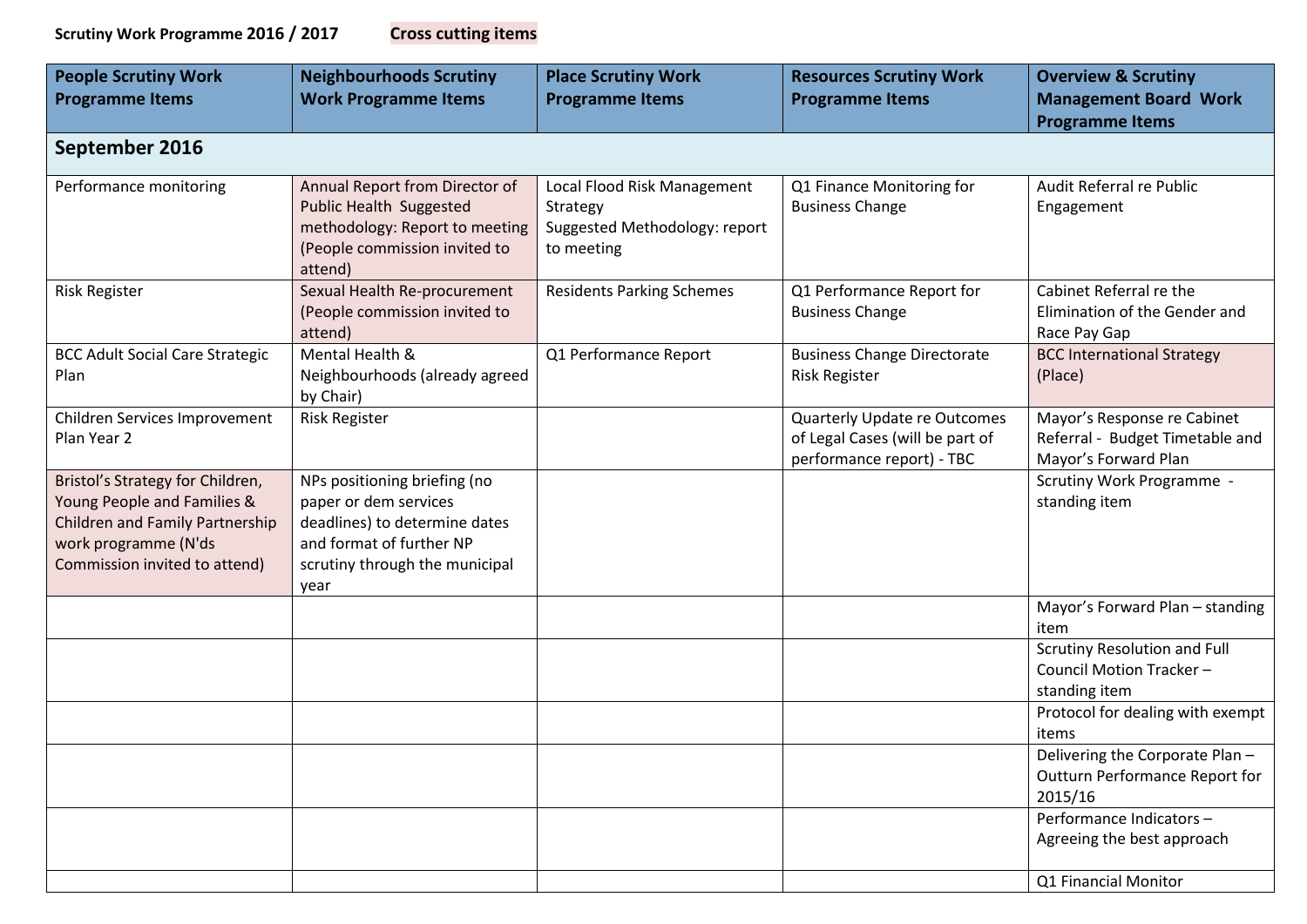| <b>People Scrutiny Work</b><br><b>Programme Items</b>               | <b>Neighbourhoods Scrutiny</b><br><b>Work Programme Items</b> | <b>Place Scrutiny Work</b><br><b>Programme Items</b>     | <b>Resources Scrutiny Work</b><br><b>Programme Items</b> | <b>Overview &amp; Scrutiny</b><br><b>Management Board Work</b> |
|---------------------------------------------------------------------|---------------------------------------------------------------|----------------------------------------------------------|----------------------------------------------------------|----------------------------------------------------------------|
| October 2016                                                        |                                                               |                                                          |                                                          | <b>Programme Items</b>                                         |
|                                                                     |                                                               |                                                          |                                                          |                                                                |
| The draft Corporate Strategy<br>2017-2022, Business Plan            | The draft Corporate Strategy<br>2017-2022, Business Plan      | The draft Corporate Strategy<br>2017-2022, Business Plan | The draft Corporate Strategy<br>2017-2022, Business Plan |                                                                |
| 2017/18 and Medium Term                                             | 2017/18 and Medium Term                                       | 2017/18 and Medium Term                                  | 2017/18 and Medium Term                                  |                                                                |
| Financial Plan 2017/18-                                             | Financial Plan $2017/18$ -                                    | Financial Plan 2017/18-                                  | Financial Plan 2017/18-                                  |                                                                |
| 2021/22 (1 of 2)                                                    | 2021/22                                                       | 2021/22                                                  | 2021/22                                                  |                                                                |
| Models of Health and Social                                         | <b>Budget Analysis for</b>                                    | <b>Public Transport Information</b>                      | Up-date:                                                 |                                                                |
| Care a) Better Care, b) Three                                       | Neighbourhoods                                                | Strategy                                                 | - Member's ICT Issues                                    |                                                                |
| tier model                                                          |                                                               |                                                          |                                                          |                                                                |
| (to be preceded by an informal                                      |                                                               |                                                          |                                                          |                                                                |
| briefing regarding good practice<br>in involving disabled people in |                                                               |                                                          |                                                          |                                                                |
| service design and evaluation                                       |                                                               |                                                          |                                                          |                                                                |
| and co-production).                                                 |                                                               |                                                          |                                                          |                                                                |
| Re-commissioning Bristol Youth                                      |                                                               |                                                          |                                                          |                                                                |
| Links                                                               | <b>Playing Pitch Strategy</b>                                 | <b>Resilience Strategy</b>                               |                                                          |                                                                |
|                                                                     |                                                               |                                                          |                                                          |                                                                |
|                                                                     | Herbicide Safe Alliance                                       |                                                          |                                                          |                                                                |
|                                                                     | Young People's Housing                                        |                                                          |                                                          |                                                                |
|                                                                     | Pathway Plan                                                  |                                                          |                                                          |                                                                |
| November 2016                                                       |                                                               |                                                          |                                                          |                                                                |
| The draft Corporate Strategy                                        |                                                               | Joint Spatial Plan (WoE Joint                            | <b>Business Change Finance</b>                           | The draft Corporate Strategy                                   |
| 2017-2022, Business Plan                                            | Housing Delivery - positioning                                | Scrutiny)                                                | Information (extracted from                              | 2017-2022, Business Plan                                       |
| 2017/18 and Medium Term                                             | update paper                                                  |                                                          | Cabinet Report)                                          | 2017/18 and Medium Term                                        |
| Financial Plan 2017/18-                                             |                                                               |                                                          |                                                          | Financial Plan 2017/18-<br>2021/22                             |
| 2021/22 (2 of 2)<br>Annual Safeguarding Adult's                     |                                                               | Joint Transport Study (WoE Joint                         | In-depth Review: Bristol                                 | Mayor's Forward Plan - standing                                |
| Report                                                              | Libraries of the Future - update                              | Scrutiny)                                                | Workplace Programme (BWP).                               | item                                                           |
|                                                                     | to Scrutiny                                                   |                                                          | To include up-date on<br>$\bullet$                       |                                                                |
|                                                                     |                                                               |                                                          | <b>Romney House Situation</b>                            |                                                                |
| <b>Corporate Parenting Panel</b>                                    |                                                               | Up-date on previous Transport                            | <b>BCC Procurement - up-date</b>                         | Scrutiny Resolution and Full                                   |
| Annual report                                                       | <b>Urban Parishes (information</b><br>item)                   | <b>Inquiry Day Recommendations</b>                       |                                                          | Council Action Tracker-                                        |
|                                                                     |                                                               |                                                          |                                                          | standing item                                                  |
| Annual Safeguarding Children's                                      |                                                               | MetroBus (WoE Joint Scrutiny)                            |                                                          | Scrutiny Work Programme - to                                   |
| Report                                                              |                                                               |                                                          |                                                          | approve the outcomes from the                                  |
|                                                                     |                                                               |                                                          |                                                          | workshop                                                       |
| Bristol as City of Sanctuary and<br>Supporting refugees and asylum  |                                                               | <b>Supported Bus Services</b>                            |                                                          | Democratic Engagement                                          |
|                                                                     |                                                               |                                                          |                                                          |                                                                |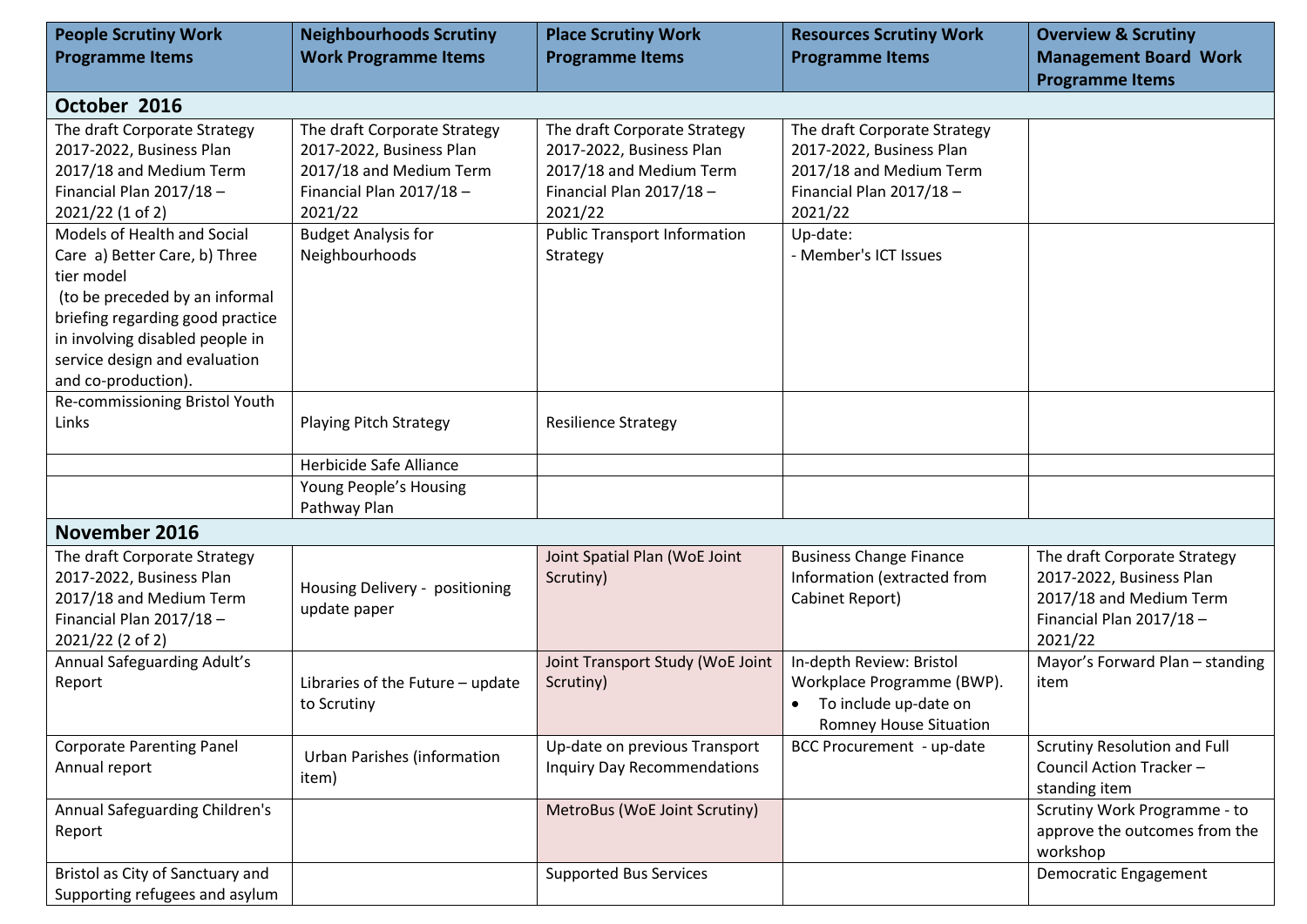| <b>People Scrutiny Work</b>                   | <b>Neighbourhoods Scrutiny</b> | <b>Place Scrutiny Work</b>            | <b>Resources Scrutiny Work</b>                | <b>Overview &amp; Scrutiny</b>                                             |
|-----------------------------------------------|--------------------------------|---------------------------------------|-----------------------------------------------|----------------------------------------------------------------------------|
| <b>Programme Items</b>                        | <b>Work Programme Items</b>    | <b>Programme Items</b>                | <b>Programme Items</b>                        | <b>Management Board Work</b>                                               |
|                                               |                                |                                       |                                               | <b>Programme Items</b>                                                     |
| seekers, including                            |                                |                                       |                                               |                                                                            |
| unaccompanied minors / care<br><b>leavers</b> |                                |                                       |                                               |                                                                            |
| Home Care update                              |                                | <b>Cabinet Member Q&amp;A Session</b> |                                               | Preparing for Future Devolution                                            |
|                                               |                                |                                       |                                               | Deals                                                                      |
| 23rd Nov - Meeting in common                  |                                |                                       |                                               |                                                                            |
| with South Gloucestershire                    |                                |                                       |                                               |                                                                            |
| <b>Health Scrutiny Committee to</b>           |                                |                                       |                                               |                                                                            |
| receive an update on the                      |                                |                                       |                                               |                                                                            |
| <b>University Hospitals Bristol</b>           |                                |                                       |                                               |                                                                            |
| response to the Verita                        |                                |                                       |                                               |                                                                            |
| Independent Report.                           |                                |                                       |                                               |                                                                            |
| December 2016                                 |                                |                                       |                                               |                                                                            |
| <b>Briefing workshop (ahead of</b>            | **No Neighbourhoods meeting    | Q2 Performance Monitoring             | <b>Business Change Finance</b>                | <b>Budget Scrutiny</b>                                                     |
| Feb Inquiry Day)                              | in December**                  |                                       | Information (extracted from                   |                                                                            |
| School places and admissions, to              |                                |                                       | Cabinet Report)                               |                                                                            |
| include information on                        |                                |                                       | to include ICT Spending<br>$\bullet$          |                                                                            |
| exclusions and the Integrated                 |                                |                                       | Pressure                                      |                                                                            |
| <b>Education and Capital Strategy</b>         |                                |                                       |                                               |                                                                            |
| (All Councillors invited to                   |                                |                                       |                                               |                                                                            |
| attend)                                       |                                |                                       |                                               |                                                                            |
|                                               |                                | Directorate Risk Register             | Q2 Performance Report for<br>Business Change. | <b>Democratic Engagement Select</b><br><b>Committee Terms of Reference</b> |
|                                               |                                |                                       | To include - Quarterly Update of              |                                                                            |
|                                               |                                |                                       | <b>Outcomes of Legal Cases</b>                |                                                                            |
| $1st$ December – Meeting in                   |                                | Update on the Council's               | Debt Collection - what is/isn't               | Mayor's Forward Plan - standing                                            |
| common with South                             |                                | property portfolio                    | being collected                               | item                                                                       |
| <b>Gloucestershire Health Scrutiny</b>        |                                |                                       |                                               |                                                                            |
| <b>Committee and North Somerset</b>           |                                |                                       |                                               |                                                                            |
| Health Committee: Bristol,                    |                                |                                       |                                               |                                                                            |
| North Somerset and South                      |                                |                                       |                                               |                                                                            |
| <b>Gloucestershire Sustainability</b>         |                                |                                       |                                               |                                                                            |
| and Transformation Plan (STP)                 |                                |                                       |                                               |                                                                            |
| (Neighbourhoods Scrutiny                      |                                |                                       |                                               |                                                                            |
| Councillors invited to attend)                |                                |                                       |                                               |                                                                            |
|                                               |                                | Cabinet Member for Place - Q&A        |                                               | Scrutiny Work Programme -                                                  |
|                                               |                                | Session                               |                                               | standing item                                                              |
|                                               |                                | Place Financial Monitoring -          |                                               | Scrutiny Resolution and Full                                               |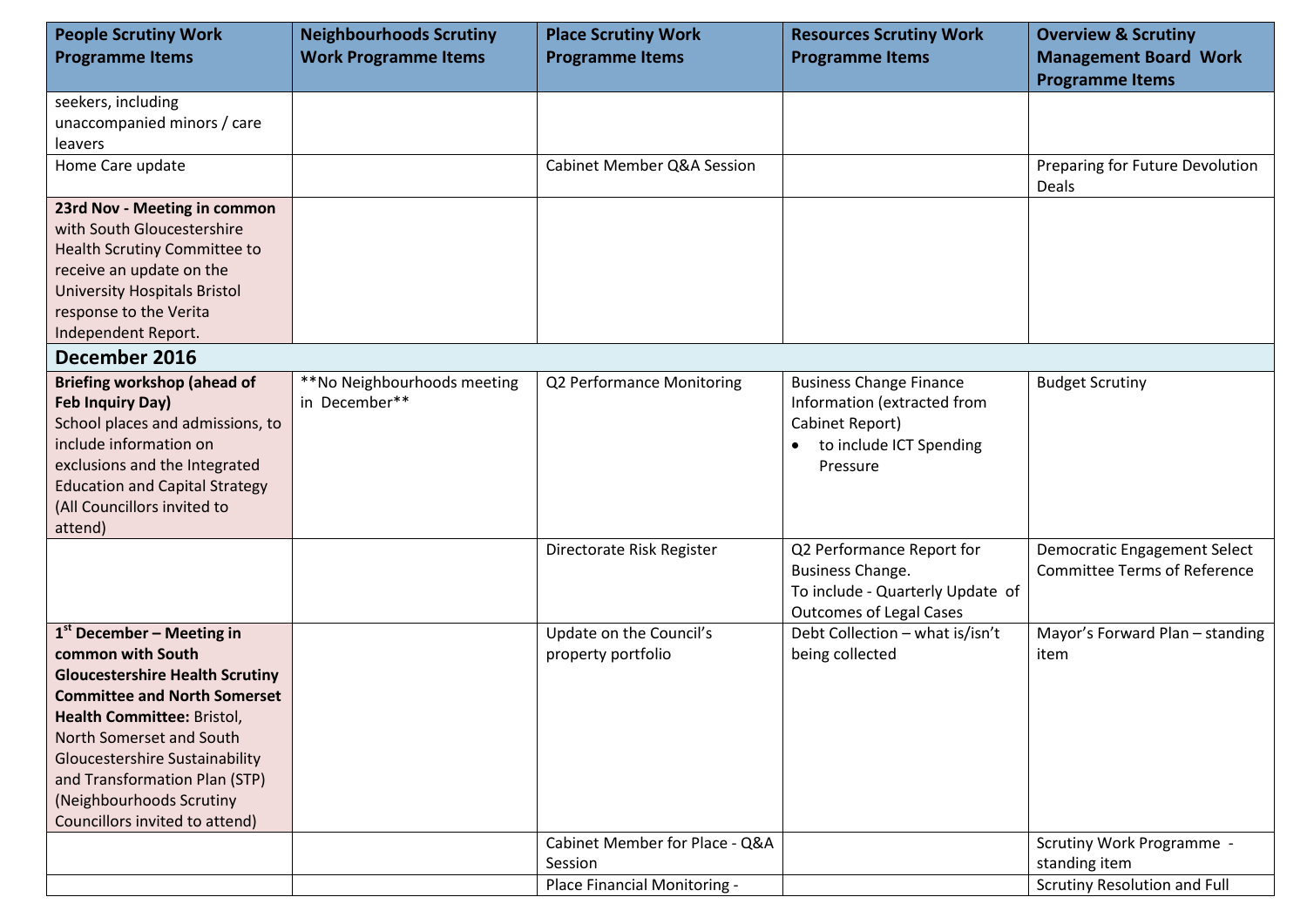| <b>People Scrutiny Work</b>                                                                                                                                                                                                                                                 | <b>Neighbourhoods Scrutiny</b>                                                                                                                                 | <b>Place Scrutiny Work</b>                                                                         | <b>Resources Scrutiny Work</b>                                                                                             | <b>Overview &amp; Scrutiny</b>                                                        |
|-----------------------------------------------------------------------------------------------------------------------------------------------------------------------------------------------------------------------------------------------------------------------------|----------------------------------------------------------------------------------------------------------------------------------------------------------------|----------------------------------------------------------------------------------------------------|----------------------------------------------------------------------------------------------------------------------------|---------------------------------------------------------------------------------------|
| <b>Programme Items</b>                                                                                                                                                                                                                                                      | <b>Work Programme Items</b>                                                                                                                                    | <b>Programme Items</b>                                                                             | <b>Programme Items</b>                                                                                                     | <b>Management Board Work</b>                                                          |
|                                                                                                                                                                                                                                                                             |                                                                                                                                                                |                                                                                                    |                                                                                                                            | <b>Programme Items</b>                                                                |
|                                                                                                                                                                                                                                                                             |                                                                                                                                                                | Period 6 (extracted from Cabinet                                                                   |                                                                                                                            | Council Action Tracker-                                                               |
|                                                                                                                                                                                                                                                                             |                                                                                                                                                                | Report)                                                                                            |                                                                                                                            | standing item                                                                         |
|                                                                                                                                                                                                                                                                             | January 2017 – Note two OSM Meetings (5 <sup>th</sup> and $19^{th}$ )                                                                                          |                                                                                                    |                                                                                                                            |                                                                                       |
| Update on the Crisis Line                                                                                                                                                                                                                                                   | Neighbourhood Partnerships                                                                                                                                     | <b>Meeting Cancelled</b>                                                                           | <b>Meeting Cancelled</b>                                                                                                   | 5 <sup>th</sup> Jan - Companies' Business<br>Plans (to include exempt<br>information) |
| Annual Education Performance -                                                                                                                                                                                                                                              | Review of the Housing Revenue                                                                                                                                  |                                                                                                    |                                                                                                                            | 19th Jan - Budget Scrutiny - to                                                       |
| All Key Stages                                                                                                                                                                                                                                                              | <b>Account Business Plan</b>                                                                                                                                   |                                                                                                    |                                                                                                                            | consider and endorse the draft<br>response to Cabinet                                 |
| Performance monitoring Q2                                                                                                                                                                                                                                                   | <b>Voluntary and Community</b><br>Sector                                                                                                                       |                                                                                                    |                                                                                                                            |                                                                                       |
| Commissioning approach                                                                                                                                                                                                                                                      | Supermarkets dealing with<br>waste - update on current<br>position                                                                                             |                                                                                                    |                                                                                                                            |                                                                                       |
|                                                                                                                                                                                                                                                                             | Finance Update (to include the<br>context of Actions and<br>Objectives set out for<br>Neighbourhoods in the<br><b>Corporate Strategy and Business</b><br>Plan) |                                                                                                    |                                                                                                                            |                                                                                       |
|                                                                                                                                                                                                                                                                             | Performance Information - Q2                                                                                                                                   |                                                                                                    |                                                                                                                            |                                                                                       |
| <b>February 2017</b>                                                                                                                                                                                                                                                        |                                                                                                                                                                |                                                                                                    |                                                                                                                            |                                                                                       |
| 3 <sup>rd</sup> Feb - Inquiry Day<br>School place planning and<br>school admission arrangements<br>(all Cllrs invited to attend)                                                                                                                                            | Review of Parks - positioning<br>statement                                                                                                                     | Air Quality (N'ds SC invited to<br>attend)                                                         | <b>Business Change Finance</b><br>Information (P8 extracted from<br>Cabinet Report)<br>to include ICT Spending<br>Pressure | Elimination of the Gender and<br>Race Pay Gap                                         |
| $27th$ Feb<br>Meeting in common with South<br><b>Gloucestershire Health Scrutiny</b><br>Committee to receive an update<br>on the University Hospitals<br>Bristol response to the<br>Independent Review of<br>Children's Cardiac Services in<br>Bristol and a Review of pre- | <b>Local Housing Company</b><br><b>Strategic Business Case</b>                                                                                                 | <b>Cultural Strategy</b><br>- Plus up-date on the Dec 15<br>Culture Inquiry Day<br>Recommendations | Procurement & Social Value<br>Policy - Up-date                                                                             | <b>Feedback Regarding Budget</b><br>Process                                           |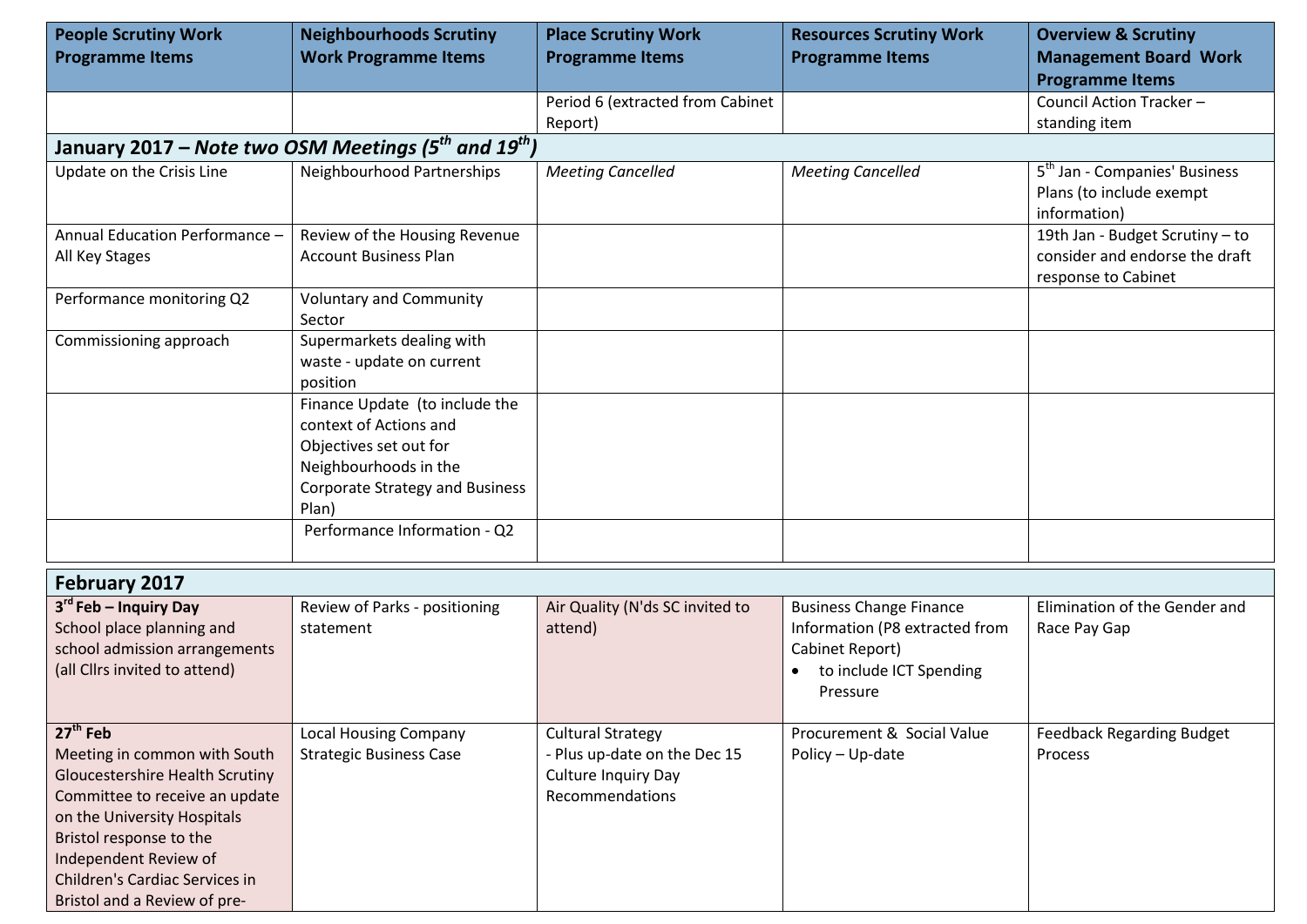| operative, perioperative and<br>postoperative care in cardiac<br>surgical services.                                                                                                         |                                                                                                       |                                                               |                                                                                                                |                                                                          |
|---------------------------------------------------------------------------------------------------------------------------------------------------------------------------------------------|-------------------------------------------------------------------------------------------------------|---------------------------------------------------------------|----------------------------------------------------------------------------------------------------------------|--------------------------------------------------------------------------|
|                                                                                                                                                                                             | <b>Housing Delivery Plan</b>                                                                          | <b>Cabinet Member Q&amp;A Session</b><br>(Cllr Tincknell)     | <b>Channel Shift</b>                                                                                           | Scrutiny Structures and Ways of<br>Working                               |
|                                                                                                                                                                                             | Budget Issues (to include an<br>assessment of the impact of<br>budget decisions on<br>Neighbourhoods) | <b>Community Assets - Overview</b>                            |                                                                                                                | Scrutiny Resolution and Full<br>Council Action Tracker-<br>standing item |
|                                                                                                                                                                                             | <b>Bristol Waste Company</b>                                                                          |                                                               |                                                                                                                | Inquiry Day Recommendation<br>Tracker                                    |
|                                                                                                                                                                                             |                                                                                                       |                                                               |                                                                                                                | Scrutiny Work Programme -<br>standing item                               |
|                                                                                                                                                                                             |                                                                                                       |                                                               |                                                                                                                | Mayor's Forward Plan - standing<br>item                                  |
| <b>March 2017</b>                                                                                                                                                                           |                                                                                                       |                                                               |                                                                                                                |                                                                          |
| Performance monitoring Q3                                                                                                                                                                   | Performance Information - Q3                                                                          | <b>Climate Change and Energy</b><br><b>Security Framework</b> | <b>Resources Finance Information</b><br>(extracted from Cabinet Report)<br>to include ICT Spending<br>Pressure | Independent Review of Green<br>Capital                                   |
| <b>Risk Register</b>                                                                                                                                                                        | <b>Risk Register</b>                                                                                  | <b>Energy Services</b>                                        | Q3 Performance Report for<br>Resources<br>Quarterly Update re<br><b>Outcomes of Legal Cases</b>                | Independent Review into the<br><b>Council's Financial Position</b>       |
| Mental health working group<br>action plan update<br>(Neighbourhoods Scrutiny Cllrs<br>invited to attend)                                                                                   | Finance Update                                                                                        | Warm Up Bristol                                               | Change Governance and<br>Support                                                                               | Financial Monitors - P8 and P9                                           |
| Plans for improving the<br>experience that people and<br>organisations have of S136 of<br>the Mental Health Act<br>(previously titled the use of<br>Police custody as a place of<br>safety) | <b>Local Council Tax Reduction</b><br>Scheme                                                          | <b>ELENA Programme Update</b>                                 | <b>Capturing Commercialisation</b>                                                                             | Process for Dealing with Exempt<br>Material                              |
| Information items:                                                                                                                                                                          | MUGA at Manor Farm - Briefing                                                                         | <b>Heat Networks</b>                                          |                                                                                                                | Mayor's Forward Plan - standing                                          |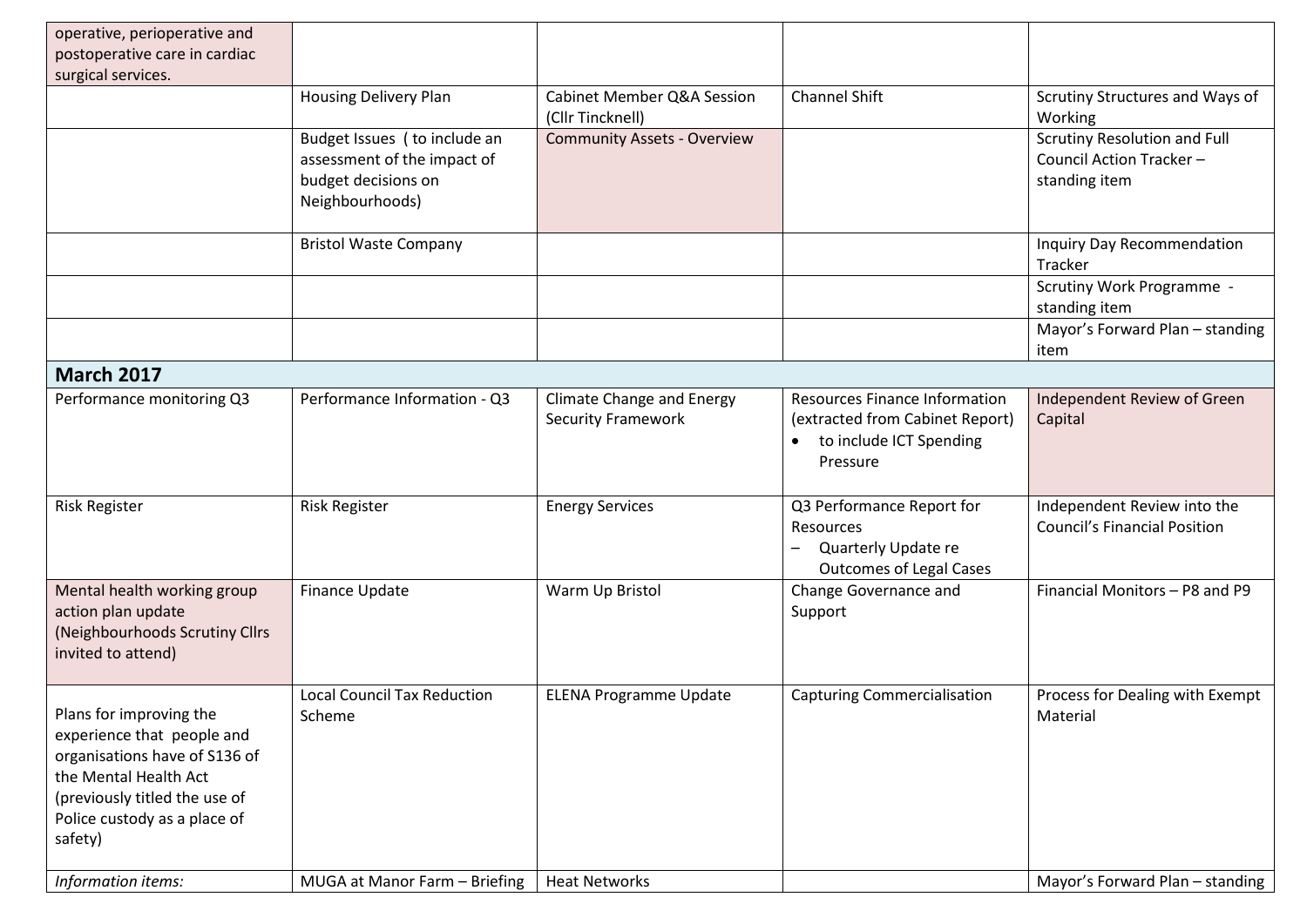| Home Care Update<br>People Directorate Budget<br>Savings - Update on<br>Engagement and<br>Consultation |                                                                                                                 |                                                                                              |                                                                                                                             | item                                                                                                                                           |
|--------------------------------------------------------------------------------------------------------|-----------------------------------------------------------------------------------------------------------------|----------------------------------------------------------------------------------------------|-----------------------------------------------------------------------------------------------------------------------------|------------------------------------------------------------------------------------------------------------------------------------------------|
|                                                                                                        | Neighbourhood Partnerships                                                                                      | <b>Performance Monitoring</b>                                                                |                                                                                                                             | Scrutiny Work Programme -<br>standing item                                                                                                     |
|                                                                                                        | Update on Libraries consultation                                                                                |                                                                                              |                                                                                                                             | Minutes and action sheets from<br>meetings December 16 to<br>February 17 - note unavailable<br>at previous meetings due to time<br>constraints |
|                                                                                                        |                                                                                                                 |                                                                                              |                                                                                                                             | Scrutiny Structures and New<br>Ways of Working - Hot House<br>Proposal                                                                         |
|                                                                                                        |                                                                                                                 |                                                                                              |                                                                                                                             | <b>Decision Pathway</b>                                                                                                                        |
| <b>April 2017</b>                                                                                      |                                                                                                                 |                                                                                              |                                                                                                                             |                                                                                                                                                |
|                                                                                                        | Parks                                                                                                           | Joint Spatial Plan &<br>Joint Transport Study<br>(Information paper)<br>(WoE Joint scrutiny) | Capital Programme                                                                                                           | Financial Monitor - P10                                                                                                                        |
|                                                                                                        | <b>Tree Services</b>                                                                                            | <b>Colston Hall</b>                                                                          | <b>Resources Finance Information</b><br>(extracted from Cabinet Report)<br>to include ICT Spending<br>$\bullet$<br>Pressure | <b>Future of Performance</b><br>Reporting                                                                                                      |
|                                                                                                        | Trial of Glyphosate -Free Weed<br>Treatment - Report back                                                       | Arena Update<br>(WoE JS also looking at this)                                                | <b>Business Rate Retention</b>                                                                                              | Hengrove Park Consultation<br>(note - provisional item)                                                                                        |
|                                                                                                        | (For information only)<br>Homelessness Prevention and<br><b>Reduction funding</b>                               | North Fringe and Cribbs<br>Patchway New Neighbourhood                                        | <b>Resources Directorate Risk</b><br>Register                                                                               | Scrutiny Structures and New<br>Ways of Working - Outcomes<br>from the Hothouse                                                                 |
|                                                                                                        | (For information only)<br>Preventing homelessness<br>accommodation services for<br>homeless families and adults | Prince Street Bridge Report                                                                  |                                                                                                                             | <b>Scrutiny Work Programme</b>                                                                                                                 |
|                                                                                                        |                                                                                                                 |                                                                                              |                                                                                                                             | Mayor's Forward Plan - standing<br>item                                                                                                        |
|                                                                                                        |                                                                                                                 |                                                                                              |                                                                                                                             | Scrutiny Work Programme -                                                                                                                      |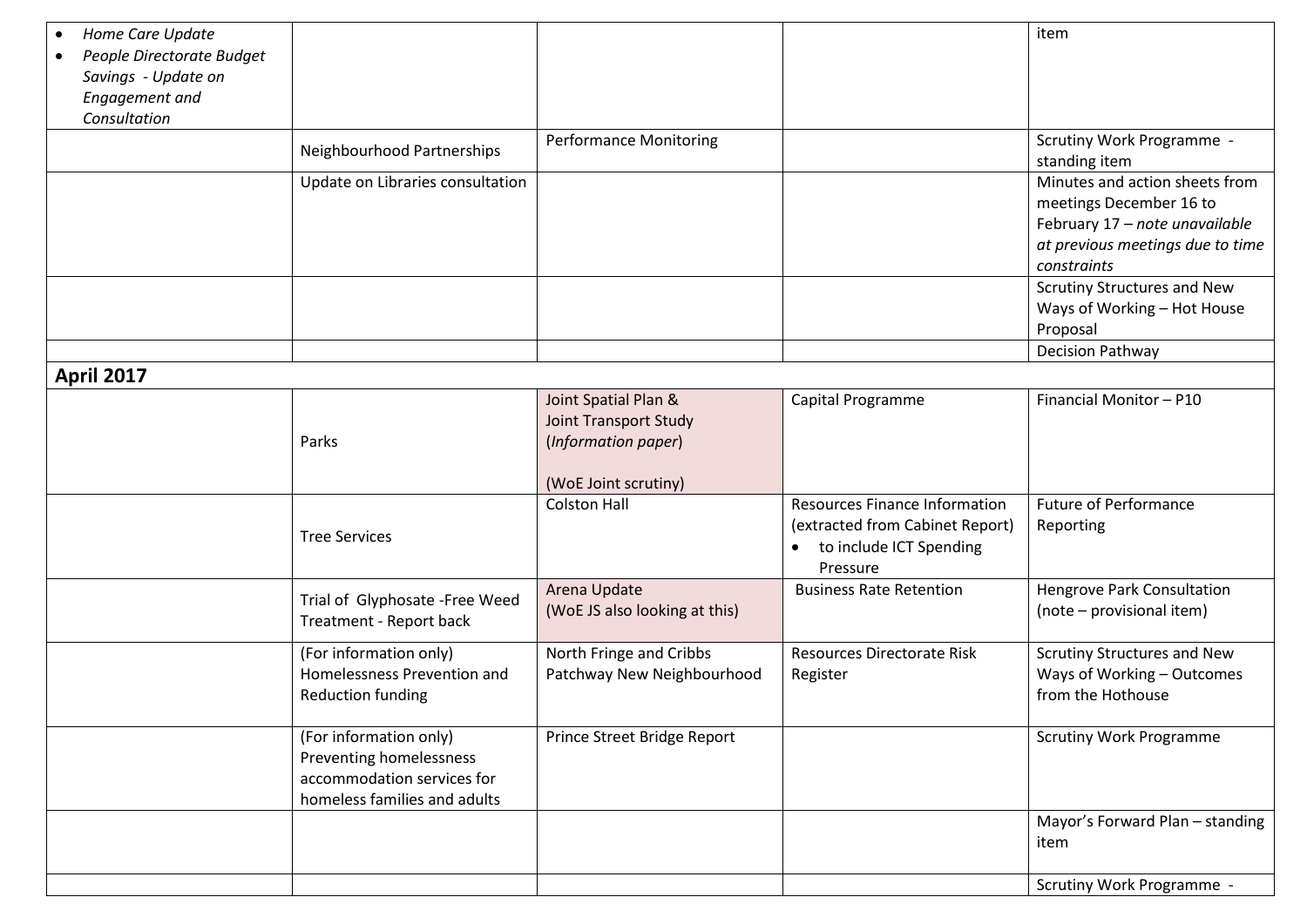|                                                                                                                                                                                                                                                                 |                                                                              | standing item                                                                                                                             |
|-----------------------------------------------------------------------------------------------------------------------------------------------------------------------------------------------------------------------------------------------------------------|------------------------------------------------------------------------------|-------------------------------------------------------------------------------------------------------------------------------------------|
|                                                                                                                                                                                                                                                                 |                                                                              | <b>Scrutiny Tracker;</b>                                                                                                                  |
|                                                                                                                                                                                                                                                                 |                                                                              | <b>Meeting Resolutions</b><br>$\bullet$<br><b>Full Council Actions</b><br>$\bullet$<br><b>Inquiry Day</b><br>$\bullet$<br>Recommendations |
| <b>May 2017</b>                                                                                                                                                                                                                                                 |                                                                              |                                                                                                                                           |
| 2 x May meetings;<br>1 x meeting in common<br>$\bullet$<br>with South<br>Gloucestershire Health<br><b>Scrutiny Committee</b><br>1 x People Scrutiny<br>$\bullet$<br>Committee                                                                                   | Visit to the Bottle Yard Studios<br>and Filwood Green Business<br>Park (TBC) |                                                                                                                                           |
| <b>Meeting in common (with</b><br><b>South Gloucestershire Health</b><br><b>Scrutiny Committee)</b><br>Health Providers -<br>$\bullet$<br><b>Quality Account reports</b><br>Other health updates<br>$\bullet$<br>(Members to highlight<br>required information) |                                                                              |                                                                                                                                           |
| <b>Education themed meeting</b><br>Learning City Board Work<br>programme                                                                                                                                                                                        |                                                                              |                                                                                                                                           |
| Scrutiny report on School<br>Admission Arrangements in<br><b>Bristol</b>                                                                                                                                                                                        |                                                                              |                                                                                                                                           |
| SENCO responsibilities, SEND<br>reforms and High Needs<br>funding, Alternative Learning<br>update (including information<br>on exclusions)                                                                                                                      |                                                                              |                                                                                                                                           |
| <b>Employment and Skills strategy</b><br>(to include information on work<br>experience) - all Councillors to<br>be invited                                                                                                                                      |                                                                              |                                                                                                                                           |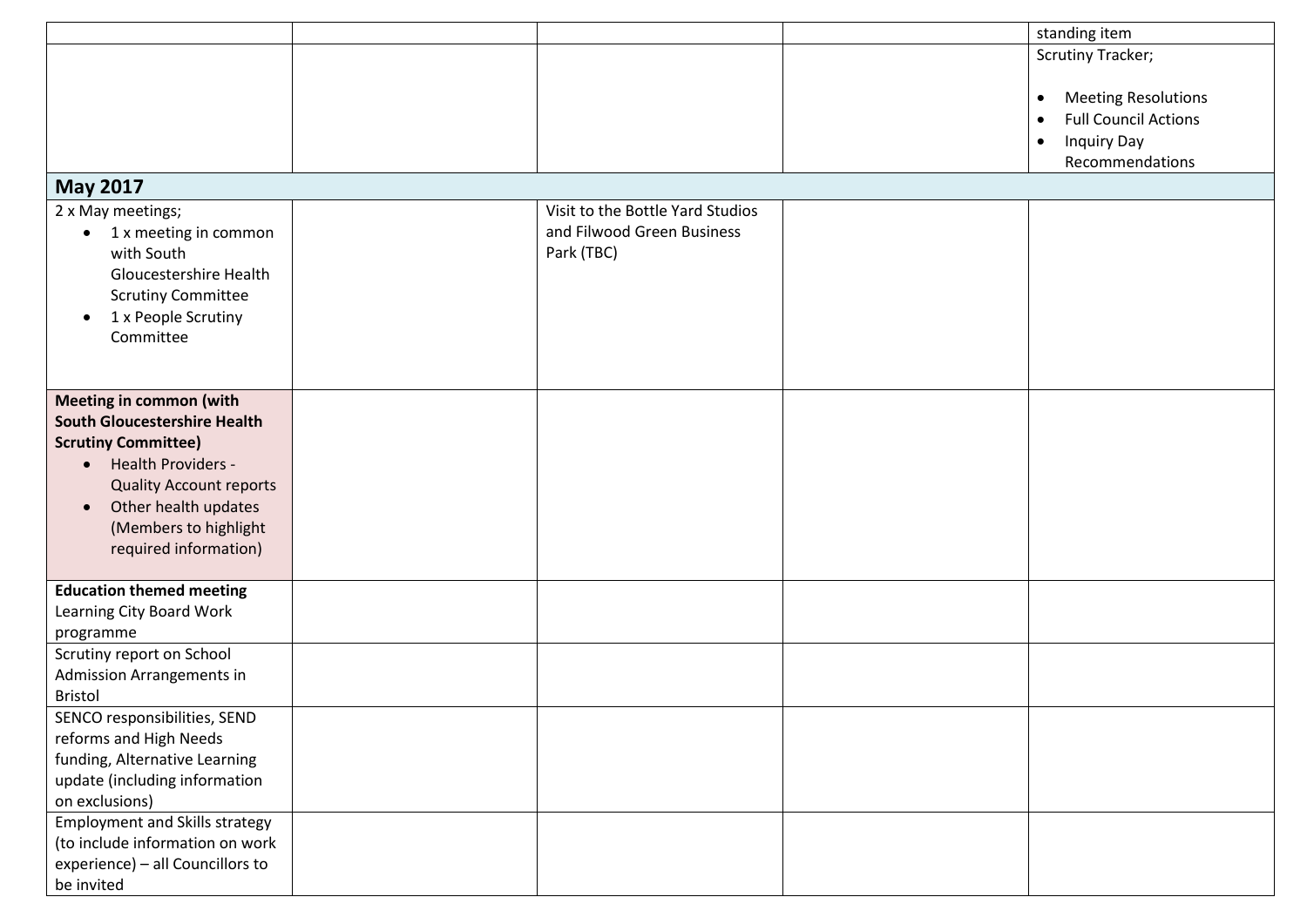| Briefing note - Update on work   |                                |                                |                                    |
|----------------------------------|--------------------------------|--------------------------------|------------------------------------|
| related to Bristol as City of    |                                |                                |                                    |
| <b>Sanctuary and Supporting</b>  |                                |                                |                                    |
| refugees and asylum seekers,     |                                |                                |                                    |
| including unaccompanied minors   |                                |                                |                                    |
| / care leavers                   |                                |                                |                                    |
|                                  |                                |                                |                                    |
| <b>June 2017</b>                 |                                |                                |                                    |
| 2 x June meetings                |                                |                                |                                    |
| Targeted Youth Services Plan -   |                                |                                | <b>Financial Monitor</b>           |
| update following consultation    |                                |                                |                                    |
| Children Services Improvement    |                                |                                |                                    |
| Plan Year 2                      |                                |                                |                                    |
| Youth Offending Team update      |                                |                                |                                    |
| (to include information about    |                                |                                |                                    |
| CYP in Gangs)                    |                                |                                |                                    |
| Bristol Community Links -        |                                |                                |                                    |
| update following consultation    |                                |                                |                                    |
|                                  |                                |                                |                                    |
| Family Hubs (Early Help and      |                                |                                |                                    |
| Children's Centres) - update     |                                |                                |                                    |
| following consultation           |                                |                                |                                    |
|                                  |                                |                                |                                    |
| Joint meeting with the           | Joint meeting with the People  |                                |                                    |
| Neighbourhoods Scrutiny          | <b>Scrutiny Commission:</b>    |                                |                                    |
| Commission:                      |                                |                                |                                    |
| • The Health and Wellbeing       | • The Health and Wellbeing     |                                |                                    |
| Board work programme (to         | Board work programme (to       |                                |                                    |
| be presented by the Chairs of    | be presented by the Chairs of  |                                |                                    |
| the Board)                       | the Board)                     |                                |                                    |
| Update on the Mental Health      | Update on the Mental Health    |                                |                                    |
| and Wellbeing Strategy.          | and Wellbeing Strategy.        |                                |                                    |
|                                  |                                |                                |                                    |
| Items to be scheduled            |                                |                                |                                    |
| Further scrutiny of the          | Provisional - TBC by Strategic | Long Ashton Park and Ride -    | Provisional item - Update (s)      |
| Sustainability and               | Director - Briefing on         | Management                     | from the Future of Devolution      |
| <b>Transformation Plan (STP)</b> | Information, Advice and        |                                | <b>Working Group</b>               |
|                                  | <b>Guidance Review</b>         |                                |                                    |
|                                  | <b>VCS</b>                     | MetroWest (WoE Joint Scrutiny) | Provisional item - Update          |
|                                  |                                |                                | (s) from the Democratic            |
|                                  |                                |                                | <b>Engagement Select Committee</b> |